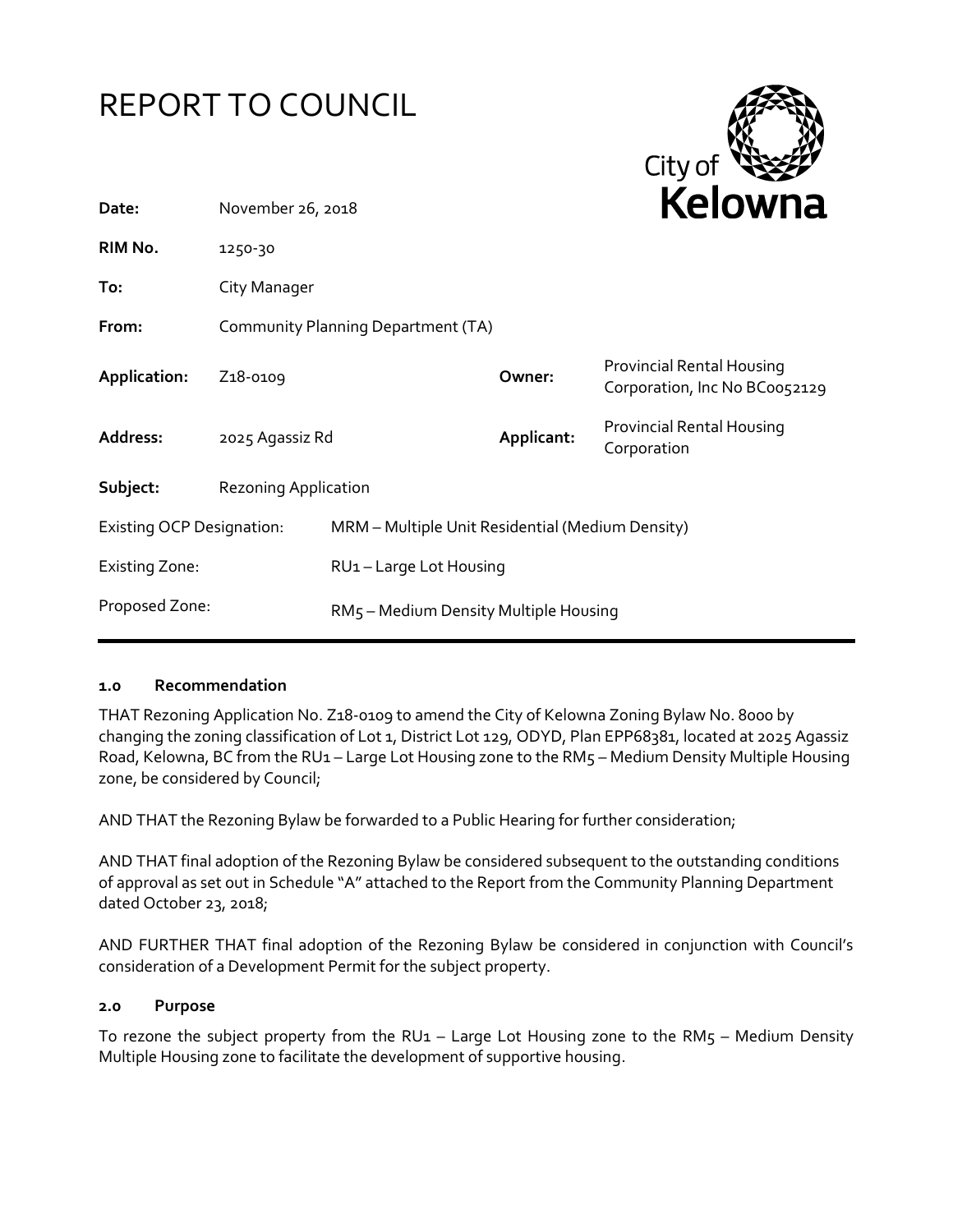### **3.0 Community Planning**

Community Planning Staff are recommending support for the proposed rezoning to RM5 – Medium Density Multiple Housing to facilitate the development of a supportive housing complex. The proposal is consistent with the Official Community Plan (OCP) Future Land Use Designation of Multiple Unit Residential Medium Density (MRM). It is located within the Permanent Growth Boundary and more specifically within the Midtown Urban Centre. It is an appropriate location for increased residential density as it is well supported by nearby amenities, services, and transit consistent with the OCP Urban Infill Policies. Many of the neighbouring properties already have a similar residential zoning, or are designated for Multiple Unit Residential Medium Density (MRM) in the OCP Future Land Use Map.

## **4.0 Proposal**

# 4.1 Background

The subject property at 2025 Agassiz Road was created through consolidation of 2 residential lots, 2 remnant lots, and purchased land from the property owner to the south. A rezoning application was received in 2016 to rezone to RM5 – Medium Density Multiple Housing for a multi-family complex. The application was supported by Community Planning Staff and Council and received  $3^{rd}$  reading on March 7, 2017. The applicant did not proceed to meet the requirements for adoption of the rezoning (Development Engineering requirements, Development Permit, etc.) and the property was subsequently purchased by BC Housing in 2018.

# 4.2 Project Description

BC Housing has applied for the same rezoning application from RU1 – Large Lot Housing to RM5 – Medium Density Housing to facilitate the development of a supportive housing complex. The proposal is for approximately 52 studio homes within a four storey apartment building. All parking and outdoor space will be contained on site. This location is suitable for this use based on the proximity of shopping and services, parks, and transit which is supported by the OCP Policy for Compact Urban Growth. The proposed density is consistent with other residential densities in the area. The applicant has provided a thorough design rationale attached to this report (Attachment "A").

Should Council support the rezoning application, a Development Permit will come forward for Council consideration of form, character, site layout, and landscaping. There are no variances anticipated at this time.

## 4.3 Site Context

The location falls with the Urban Centre of Midtown, is within the Permanent Growth Boundary and is within walking distance to many amenities including a Community Garden, Mission Creek Park, and Rapid Bus Transit on Highway 97. It fronts onto three streets, and is immediately adjacent to the Ukrainian Greek Orthodox Church, and behind Orchard Plaza Shopping Centre.

There is a mix of other property zones in the area including several Single Family, Multi-Family, Public & Institutional, and Commercial.

| Orientation | Zonina      | <b>Land Use</b>                               |
|-------------|-------------|-----------------------------------------------|
| North       | RU1 and RM5 | Single Family and Multi-Family<br>Residential |
| East        | C∡LR        | <b>Commercial Shopping Centre</b>             |

Specifically, adjacent land uses are as follows: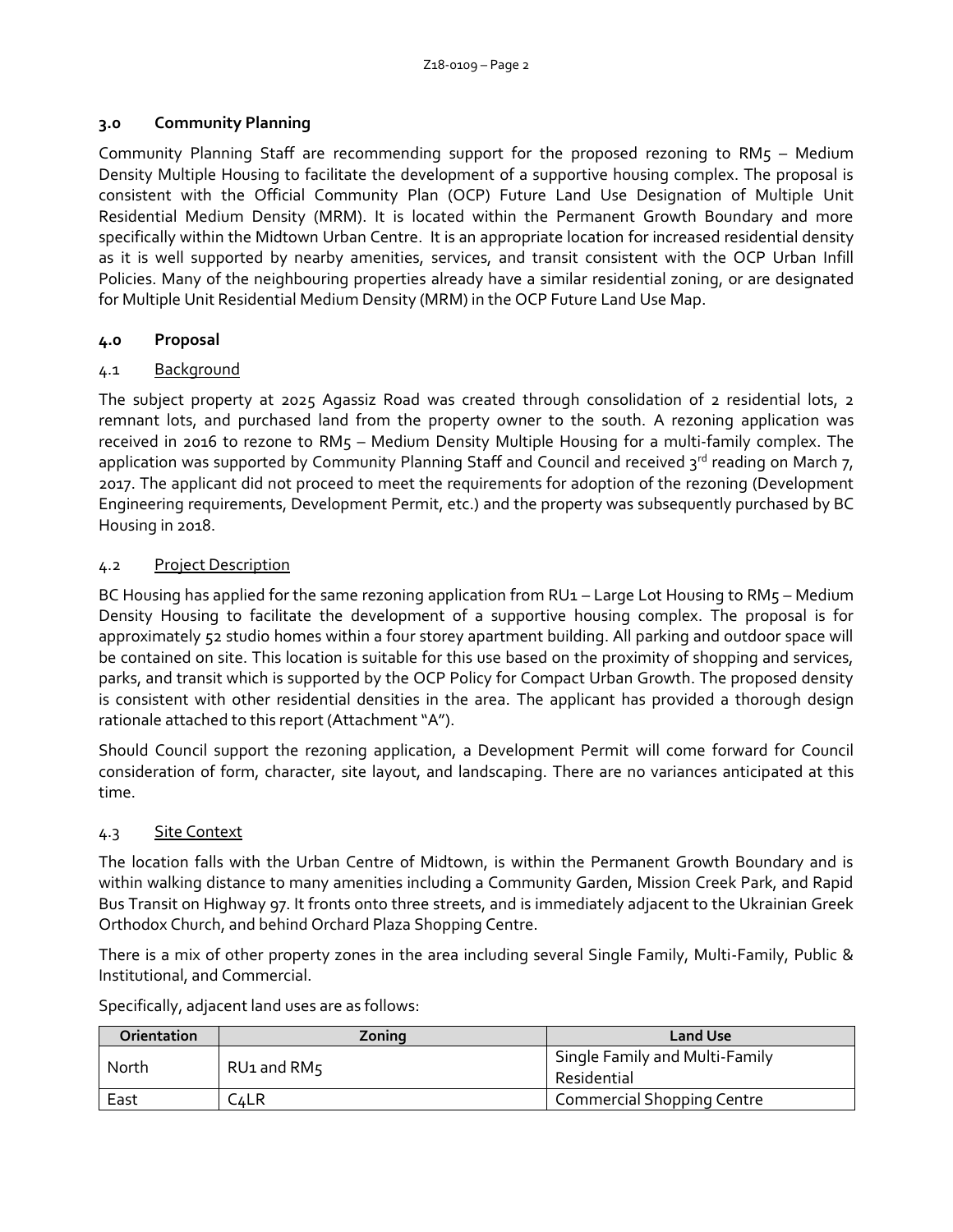| South | RM4             | Church and Multi-Family Residential |
|-------|-----------------|-------------------------------------|
| West  | RM <sub>5</sub> | Multi-Family Residential            |

**Subject Property Map:** 2025 Agassiz Rd



## **5.0 Current Development Policies**

-

## 5.1 Kelowna Official Community Plan (OCP)

**Compact Urban Form.**<sup>1</sup> Develop a compact urban form that maximizes the use of existing infrastructure and contributes to energy efficient settlement patterns. This will be done by increasing densities (approximately 75 - 100 people and/or jobs located within a 400 metre walking distance of transit stops is required to support the level of transit service) through development, conversion, and re-development within Urban Centres (see Map 5.3) in particular and existing areas as per the provisions of the Generalized Future Land Use Map 4.1.

**Objective 5.9.<sup>2</sup>** Support the creation of affordable and safe rental, non-market and/or special needs housing.

**Healthy Communities.**<sup>3</sup> Through current zoning regulations and development processes, foster healthy, inclusive communities and a diverse mix of housing forms, consistent with the appearance of the surrounding neighbourhood.

<sup>&</sup>lt;sup>1</sup> City of Kelowna Official Community Plan, Policy 5.2.3 (Development Process Chapter).

<sup>&</sup>lt;sup>2</sup> City of Kelowna Official Community Plan, Objective 5.9 (Development Process Chapter).

<sup>&</sup>lt;sup>3</sup> City of Kelowna Official Community Plan, Policy 5.22.7 (Development Process Chapter).